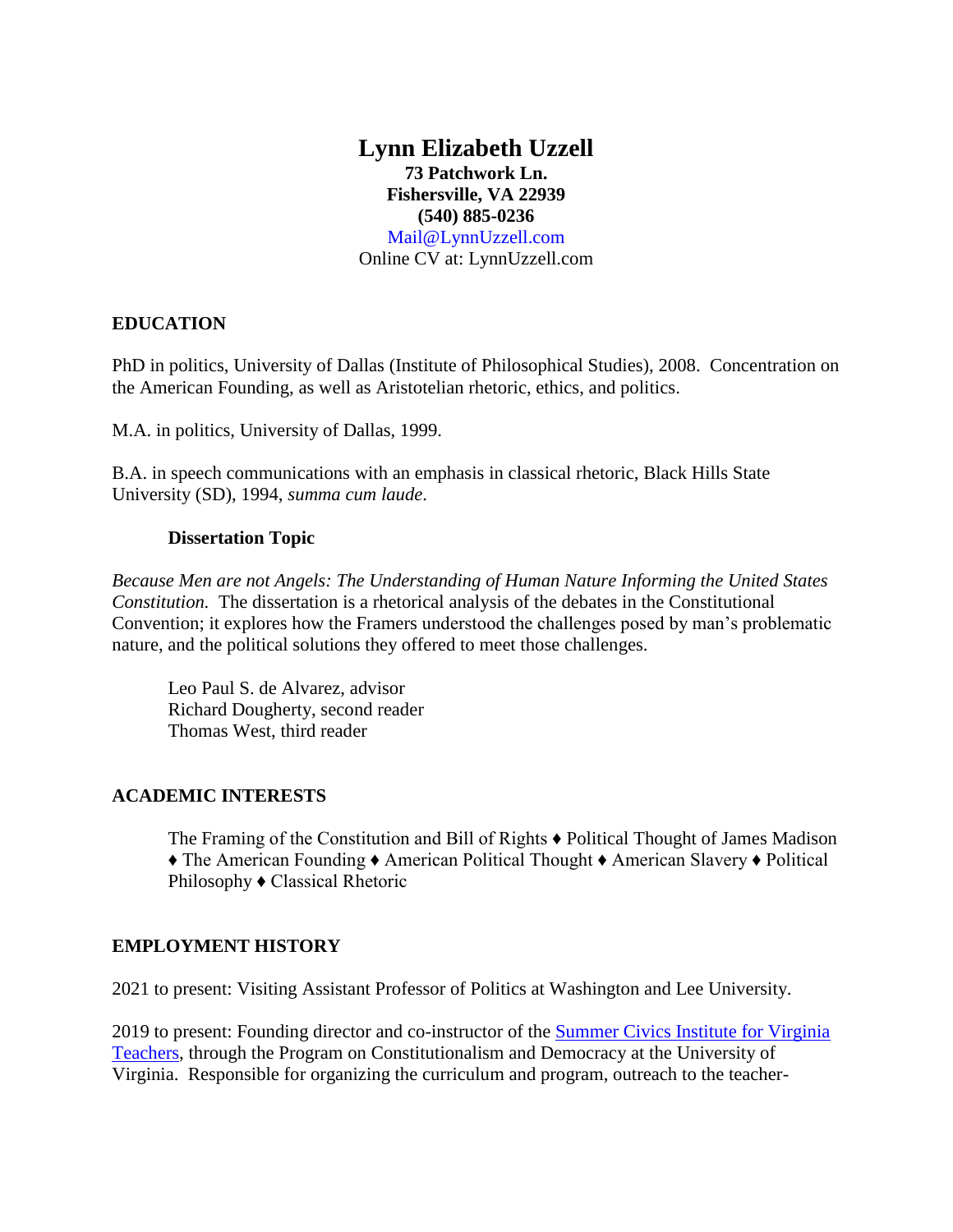participants, and teaching a third of the seminars. Currently working to develop a graduate class for teachers.

2016 to 2021: adjunct lecturer at the University of Virginia.

2017 to 2018: adjunct lecturer at the University of Richmond.

2014 to 2016: Adjunct faculty at James Madison University, superintending and co-teaching graduate-level courses.

2012-2015: Scholar in Residence at the Center for the Constitution at James Madison's Montpelier (duties included research, developing online course content, helping to organize and teach seminars, and lecturing).

Spring, 2012: Adjunct professor in the Jepson School of Leadership Studies at the University of Richmond.

2010-11: Veritas Fund Post-Doctoral Research Fellow at the John Marshall Center for the Study of Statesmanship in the Jepson School of Leadership Studies at the University of Richmond.

2008 to 2010: Post-Doctorate Fellow for the Program on Constitutionalism and Democracy at the University of Virginia and adjunct in their Department of Politics.

2001-2002: Adjunct in the Baylor Interdisciplinary Core (BIC) at Baylor University.

### **CURRENT AND FORTHCOMING RESEARCH PROJECTS**

"The Deep South's Constitutional Con," forthcoming in *St. Mary's Law Journal*, Vol. 53 (spring/summer), 2022.

"'Father of the Constitution'? Can James Madison Pass the Paternity Test?," a chapter for the book, *Madison's Constitution*, ed. by Howard Schweber and Eric T. Kasper, date TBD.

"The American Congress as Institutionalized Prudence," a conference paper intended for inclusion in an edited volume titled, *The Power of Common Sense: Explorations in Philosophy, Ethics, and Politics*, ed. by Adam Seagrave and David Tucker. Currently a book proposal being considered by Oxford University Press.

Current book project: *James Madison and the Lost Pinckney Plan: A Constitutional Con and Cover-up*. This book will tell the story of the plan of government Charles Pinckney submitted to the Constitutional Convention: its subsequent disappearance; Pinckney's later fabrication of a pseudo-plan; his two attempts at "fraudulent originalism" during the Missouri Compromise debates; Madison's posthumous cover-up in 1840; a manuscript that was mistakenly identified as the Lost Plan in 1903; and 200 years of often flawed and erroneous attempts to recover the Lost Plan and tell its story.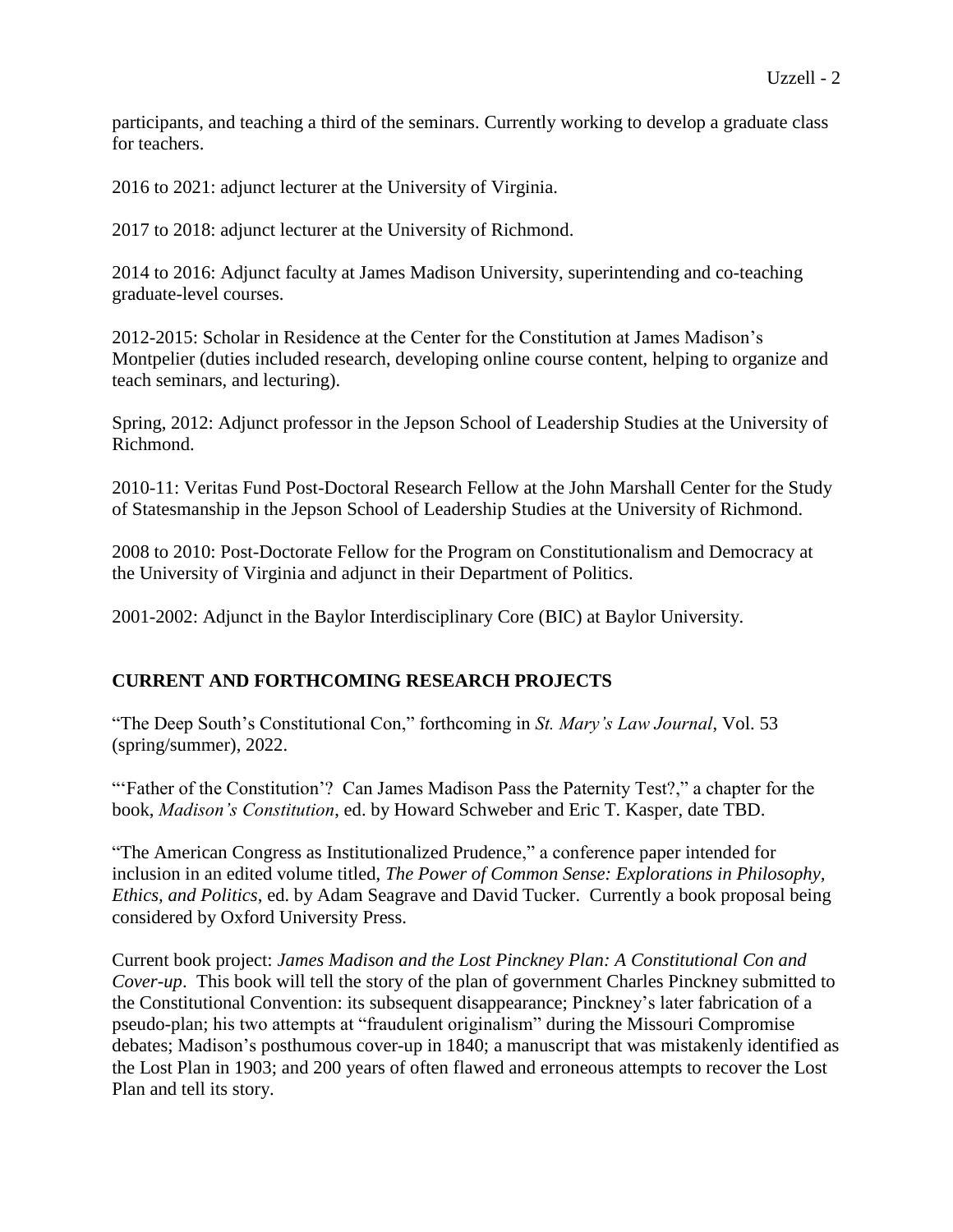Nearly complete book manuscript, put on hold: *Madison's Word on Trial: Appraising the Records of the Constitutional Convention*. A book offering the first comprehensive appraisal of the available records chronicling the making of the Constitution.

#### **PEER-REVIEWED PUBLICATIONS**

"A New Investigation into Madison's Notes of the Convention: Solving the Mystery of His June 6 Speech," *American Political Thought*, 6, no. 4 (Fall 2017): 517-549.

Co-author (with Holt Merchant) of book-length content for an online course (an "e-textbook"), "Slavery and the Constitution," for the Center for the Constitution at James Madison's Montpelier, released in 2016-2017 academic year.

Author of book-length content for an online course (an "e-textbook"), "The Creation of the Constitution," for the Center for the Constitution at James Madison's Montpelier, released in 2015.

Author of book-length written content for an online course (an "e-textbook"), with Stuart Harris, "The Bill of Rights," for the Center for the Constitution at James Madison's Montpelier, 2012.

### **NON-PEER-REVIEWED PUBLICATIONS**

["Madison's Offering at Clio's Altar,](https://startingpointsjournal.com/madisons-offering-at-clios-altar/)" part of a special symposium on the life and thought of James Madison, in *Starting Points Journal* (Nov. 10, 2021).

["It's Time to Acknowledge Anti-White Racism,](https://www.realclearpolitics.com/articles/2021/09/12/its_time_to_acknowledge_anti-white_racism_146391.html)" in *Real Clear Politics* (September 12, 2021)

["Three Words to Defeat CRT: 'I Am Non-Racial,'](https://na01.safelinks.protection.outlook.com/?url=https%3A%2F%2Fwww.realclearpolitics.com%2Farticles%2F2021%2F08%2F13%2Fthree_words_to_defeat_crt_i_am_non-racial_146239.html&data=04%7C01%7C%7Cbef64bc7c4754a39eeb808d960d08248%7C84df9e7fe9f640afb435aaaaaaaaaaaa%7C1%7C0%7C637647270920051891%7CUnknown%7CTWFpbGZsb3d8eyJWIjoiMC4wLjAwMDAiLCJQIjoiV2luMzIiLCJBTiI6Ik1haWwiLCJXVCI6Mn0%3D%7C1000&sdata=Fz3jI%2FmGBY%2B20gpjdgVHc0mLOK%2Fshyhj0FzEp%2BbXFGw%3D&reserved=0)" in *Real Clear Politics* (August 13, 2021).

["Madison's Five Lessons for Overcoming Polarization,](https://www.realclearpublicaffairs.com/articles/2021/03/18/madisons_five_lessons_for_overcoming_polarization_660476.html)" in *Real Clear Politics (1776 Series)*, (March 18, 2021).

*Law & Liberty* book review, ["Founding Rivals, Founding Friends,](https://lawliberty.org/book-review/virginias-founding-friends/)" reviewing Lynne Cheney's *Virginia Dynasty: Four Presidents and the Creation of the American Nation*, for *Law & Liberty* (Feb. 3, 2021).

"Writing *Federalist* 10 for an Antifederalist Audience," in, *From Reflection and Choice: The Political Philosophy of the* Federalist Papers *and the Ratification Debate*, edited by Will R. Jordan, (Macon, GA: Mercer University Press), 2020.

["Restoration Versus Rupture: How Did the Founders Understand History?,](https://www.lawliberty.org/liberty-classic/restoration-versus-rupture-how-did-the-founders-understand-history/)" book review of Trevor Colbourn's *The Lamp of Experience: Whig History and the Intellectual Origins of the American Revolution* for *Law & Liberty* (October 29, 2019).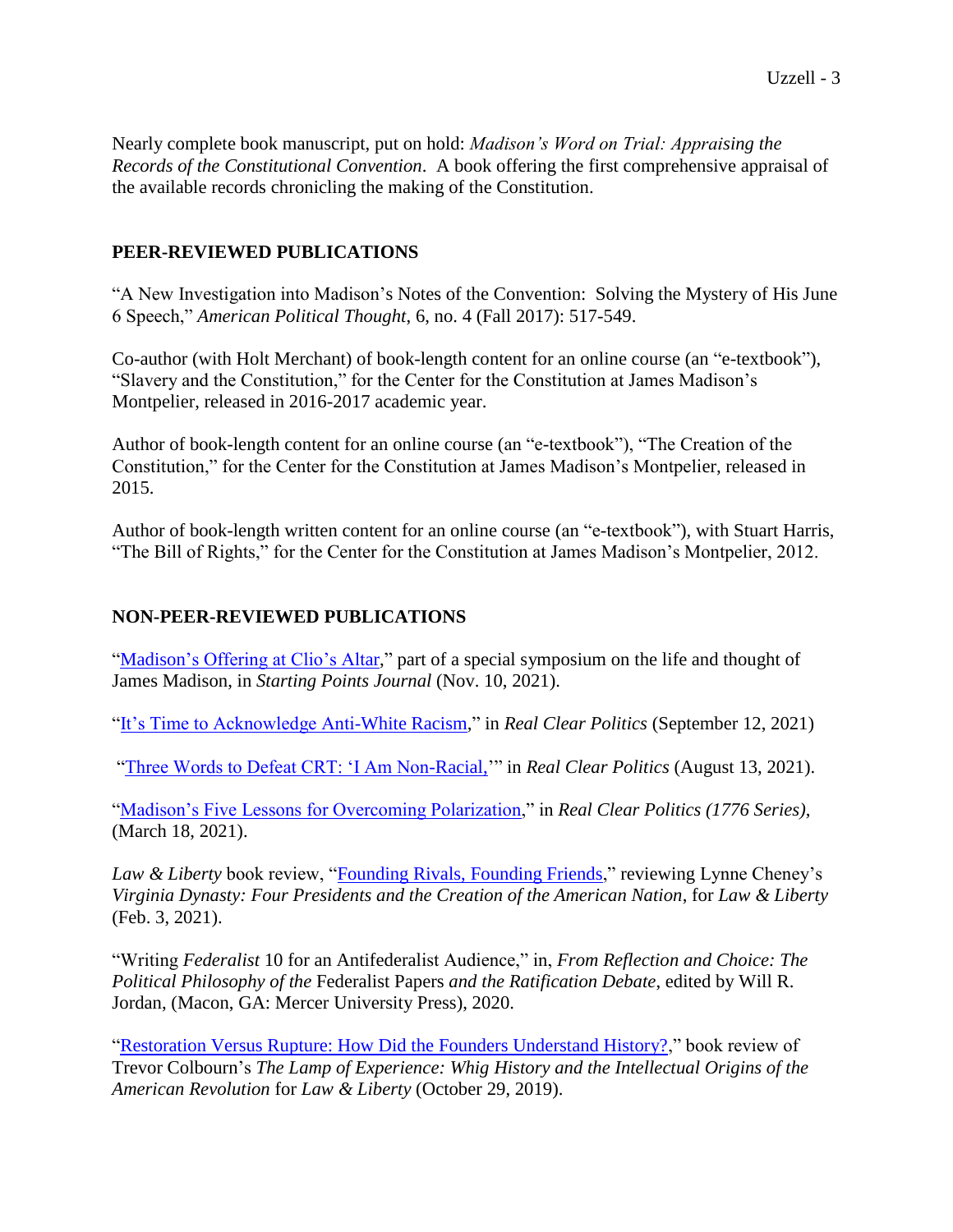["Honor, Sacred and Profane,](https://www.lawliberty.org/book-review/honor-sacred-and-profane/)" book review of Craig Bruce Smith's *American Honor: The Creation of the Nation's Ideals during the Revolutionary Era*, for *Law & Liberty* (February 4, 2019).

["The Polylingual Constitution,](http://www.libertylawsite.org/2018/06/20/legal-the-polylingual-constitution/)" article for *Law & Liberty* (June 20, 2018).

"A Pox on Both Your Houses, [Part I: Anti-Historical Originalists"](http://www.libertylawsite.org/2018/05/16/a-pox-on-both-your-houses-part-i-anti-historical-originalists-mary-sarah-bilder-madisons-hand/) (May 16, 2018), and ["Part II:](http://www.libertylawsite.org/2018/05/17/a-pox-on-both-your-houses-part-ii-anti-originalist-historians-mary-sarah-bilder-madisons-hand/)  [Anti-Originalist Historians"](http://www.libertylawsite.org/2018/05/17/a-pox-on-both-your-houses-part-ii-anti-originalist-historians-mary-sarah-bilder-madisons-hand/) (May 17, 2018), articles for *Law & Liberty*.

["Madison's Notes: At Last, a New and Improved Look,](http://www.libertylawsite.org/2018/03/08/madisons-notes-at-last-a-new-and-improved-look/)" article for *Law & Liberty*, (March 8, 2018).

["Historical Records and Historical Narratives about the Constitutional Convention,](http://startingpointsjournal.com/historical-records-historical-narratives-constitutional-convention/)" article for *Starting Points Journal* (Nov. 13, 2017).

["James Madison and the 'Acrobatic History' of the Ninth Amendment,](https://www.washingtontimes.com/news/2016/dec/12/james-madison-and-the-acrobatic-history-of-the-nin/)" in *Washington Times* special supplement, "Celebrating Freedom: The 225<sup>th</sup> Anniversary of the U.S. Bill of Rights." December 13, 2016.

"The Right to Revolution," an entry in *The Encyclopedia of American Governance*, Stephen Schechter, et al, eds. (Farmington Hills, MI: Macmillan Reference USA), 2016.

Published a monthly blog for Montpelier in 2015, "A View from James Madison's Library," making analogies between contemporary political controversies and those in which Madison participated during his political career.

"Courting Public Opinion: James Madison's Strategy for Resisting Federal Usurpations," a chapter in *What Would Madison Do? The Father of the Constitution Meets Modern American Politics*, edited by Benjamin Wittes and Pietro Nivola (Washington, D.C.: Brookings Institution Press), 2015.

Wrote supplementary content for Montpelier's Pocket Constitution (Introduction, "Biographies of a Few Prominent Framers," and "Constitutional Conversations: The American Founders Explain America's Constitution"), 2013.

"Locke's Latent Sovereign," a chapter in *Executive Power in Theory and Practice*, Hugh Liebert, et al, eds. (New York: Palgrave Macmillan), 2012.

Contributed to and edited content for an online course, "Introduction to the Constitution," for the Center for the Constitution at James Madison's Montpelier, 2011.

### **TEACHING EXPERIENCE (GRADUATE AND UNDERGRADUATE COURSES)**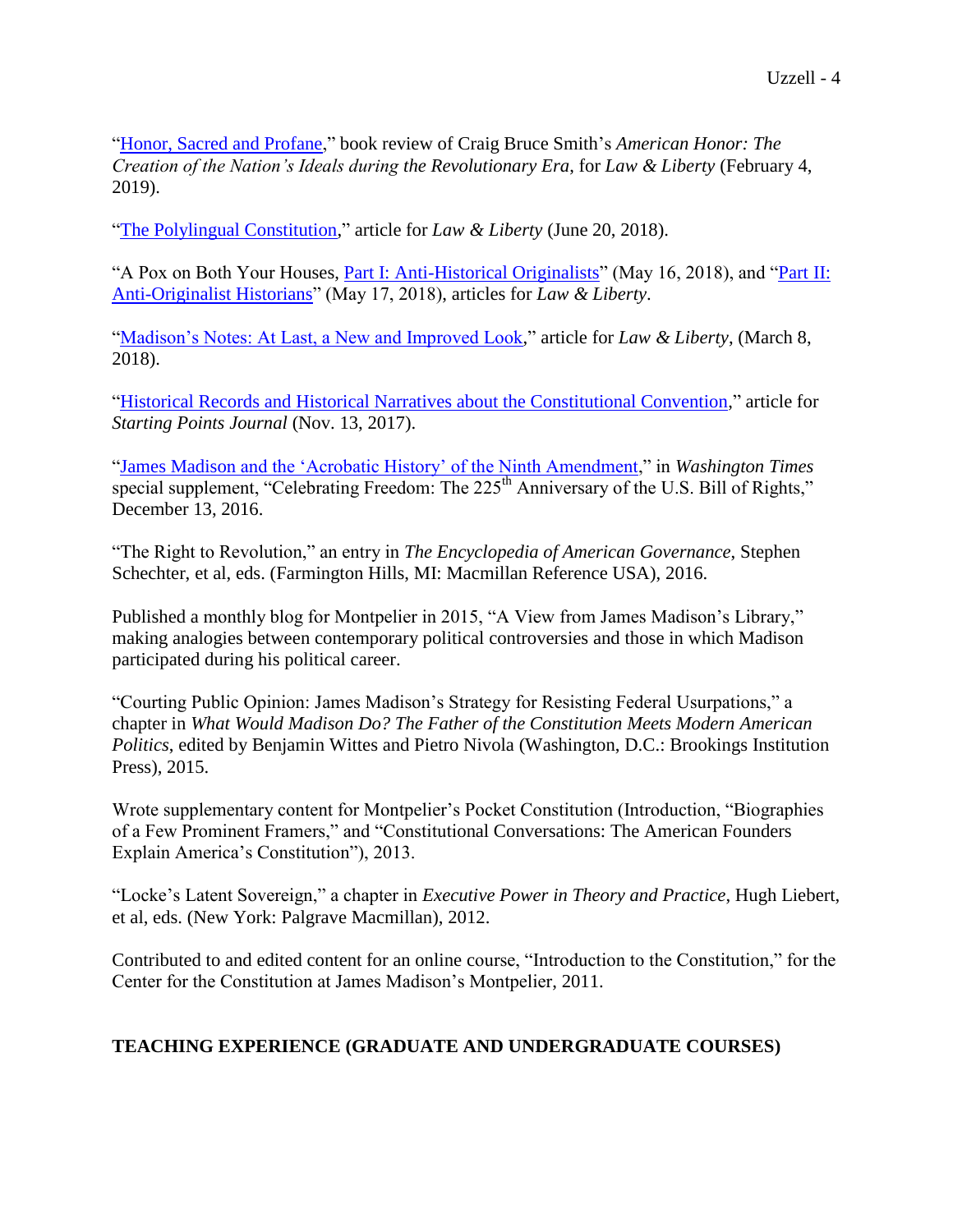Courses taught at the Washington and Lee, 2021: "American National Government" (the introductory course for politics majors) "Creating the U.S. Constitution" (a course that requires students to study the debates in the Federal Convention of 1787, which framed the U.S. Constitution, and then requires students to recreate the Constitutional Convention in a roleplaying game); and "Rhetoric in the Structure of American Politics" (a course that examined classical rhetorical theory and explored how these principles have been adopted, adapted, and employed within America's constitutional framework).

Courses taught at the University of Virginia, 2008 to 2010 and 2016-2021: "The American Political Tradition" (a course which explored the principal institutions, ideas, and ideals that have shaped the American regime); "Rhetoric in the Structure of American Politics"; and "Creating the U.S. Constitution."

Courses taught at the University of Richmond, 2012 and 2017-18: "Leadership and the Humanities" (an exploration of the role of rhetoric and leadership in ancient Greece, primarily focusing on Aristotle's *Rhetoric* and Thucydides' *History of the Peloponnesian War*); Modern Political Theory (from Hobbes through Solzhenitsyn); and American Political Theory.

Graduate courses taught for James Madison University through the Center for the Constitution at James Madison's Montpelier, 2014-2016: "James Madison's Influence on American Politics," 2015-2016; "American Political Institutions: The Congress, Presidency, and Judiciary," 2014- 2015; and "Individual Rights: Securing and Expanding Rights throughout America's History," 2014-2015.

Courses taught in the Baylor Interdisciplinary Core (BIC) at Baylor University, 2001-2003: sections of "Social World" I and II, survey courses in political philosophy, economics, and social science that spanned works from Plato to Max Weber.

## **CIVICS SEMINARS (PRIMARILY FOR SCHOOL TEACHERS) & CONFERENCES**

Taught from one-third to one-half of the sessions at week-long seminars, "American Political Tradition," for the annual [Summer Civics Institute for Virginia Teachers](https://pcd.virginia.edu/summer-civics-institute-for-virginia-teachers/) at the University of Virginia, 2019 through 2021.

Led a scholars' conference on "James Madison's Political Thought" at the John Marshall International Center for the Study of Statesmanship, University of Richmond, May 16-18, 2019.

Co-taught, with Sue Leeson, "We the People: The Citizen and the Constitution," a 3-day seminar focusing on the foundations of the Constitution and the origins of political parties for Alaskan "We the People" teachers in Anchorage, Alaska, February 18-20, 2016.

Taught "The Creation of the Constitution," a 3-day seminar at Montpelier's Center for the Constitution; it traced how different parts of the Constitution developed during the debates at the federal Convention of 1787. Taught solo, October 11-13, 2013, and co-taught, with Howard Lubert, July 22-24, 2015.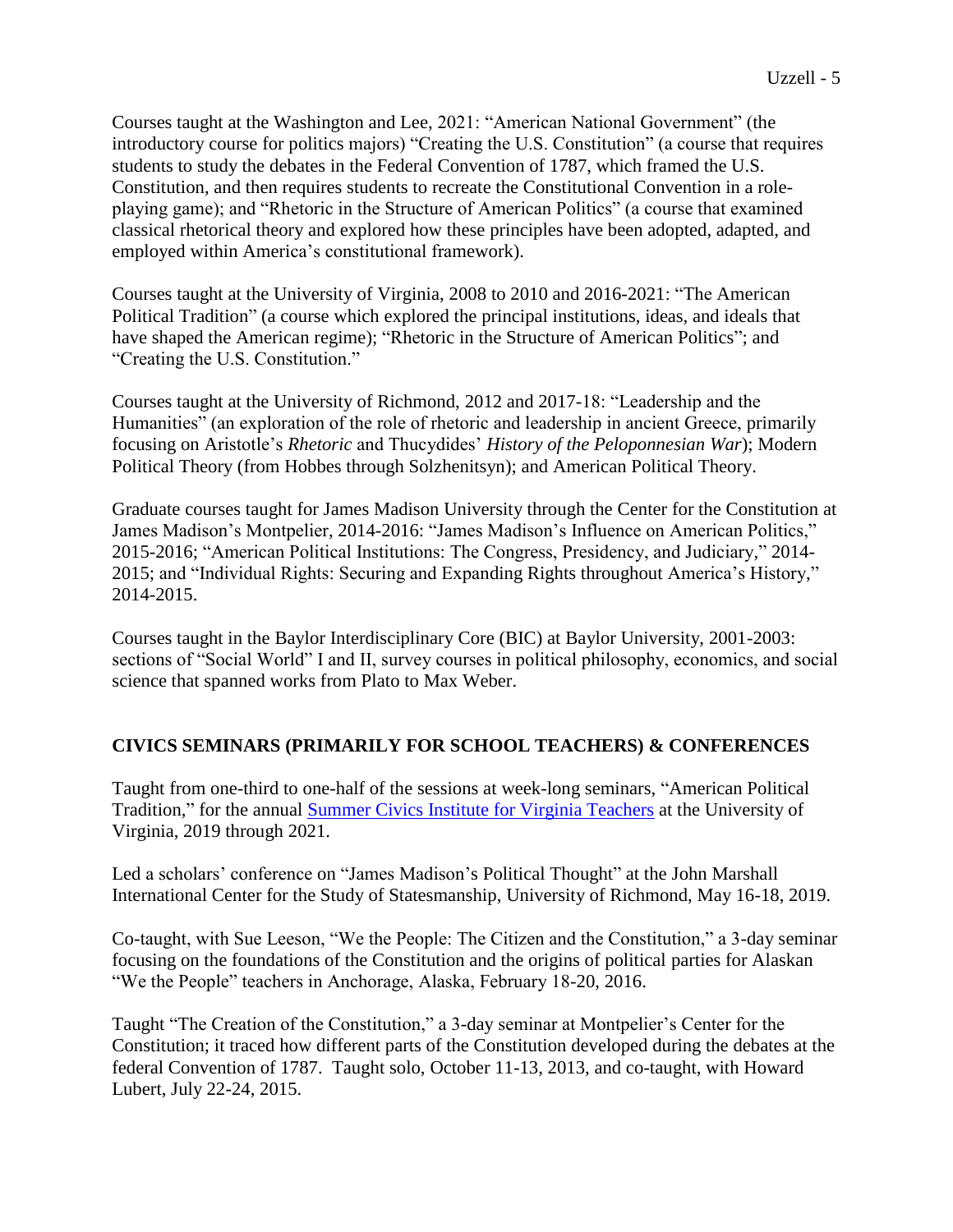Taught, "James Madison and the Bill of Rights," a 3-day seminar at Montpelier's Center for the Constitution; it explored the intellectual origins, historical creation, and subsequent interpretation of the Bill of Rights. Taught solo, October 19-21, 2012, and co-taught, with Sue Leeson, March 7-9, 2014 and March 13-15, 2015.

Co-taught "Slavery and the Constitution," a 3-day seminar at Montpelier's Center for the Constitution; it examined the myriad ways that the institution of slavery influenced the U.S. Constitution and the Constitution influenced the institution of slavery. Co-taught, with Holt Merchant, November 14-16, 2014.

Co-taught, with Sue Leeson, "Congress: Failed, Fractured, or Muddling Along," a 3-day seminar for "We the People" teachers in Fairbanks, Alaska, April 10-12, 2014.

Taught "The Foundational Principles of the American Constitution," a 3-day seminar at Montpelier's Center for the Constitution that explored the intellectual foundations of America's constitutional system of government. Taught solo March 8-10, 2013 and November 11-13, 2011, and co-taught, with James Ceaser, October 29-31, 2010.

### **RECENT LECTURES AND PRESENTATIONS**

Gave a presentation, "The Founders' Vision of Civic Education," for a panel discussion at an event titled, "Civic Education: Liberalism and the Role of Virtue," hosted by The National Association of Scholars in partnership with the Benson Center for the Study of Western Civilization at the University of Colorado Boulder on November 17, 2021.

Participated in roundtable panel discussion (virtual), "1619 and the State of American History," September 10, 2020, at annual conference of the American Political Science Association (virtual).

Presented a paper, "The American Congress as Institutionalized Prudence," at a conference on "Science, Common Sense, and Prudence," co-sponsored by the Center for Political Thought and Leadership at Arizona State University and the Peoria Project, December 5-7, 2019.

Keynote address, "James Madison: 'Father of the Constitution'?" for the John Marshall International Center for the Study of Statesmanship, University of Richmond, May 16, 2019.

"Madison on Slavery and Representation," for the Tocqueville Forum at Washington and Lee University, March 22, 2019.

Presented paper, "Is it Possible to Assassinate a Character which Succumbed to Suicide?: The Case of Charles Pinckney and James Madison," at the second annual conference of the Lab for Character Assassination and Reputation Politics (CARP) at George Mason University, March 15-17, 2019.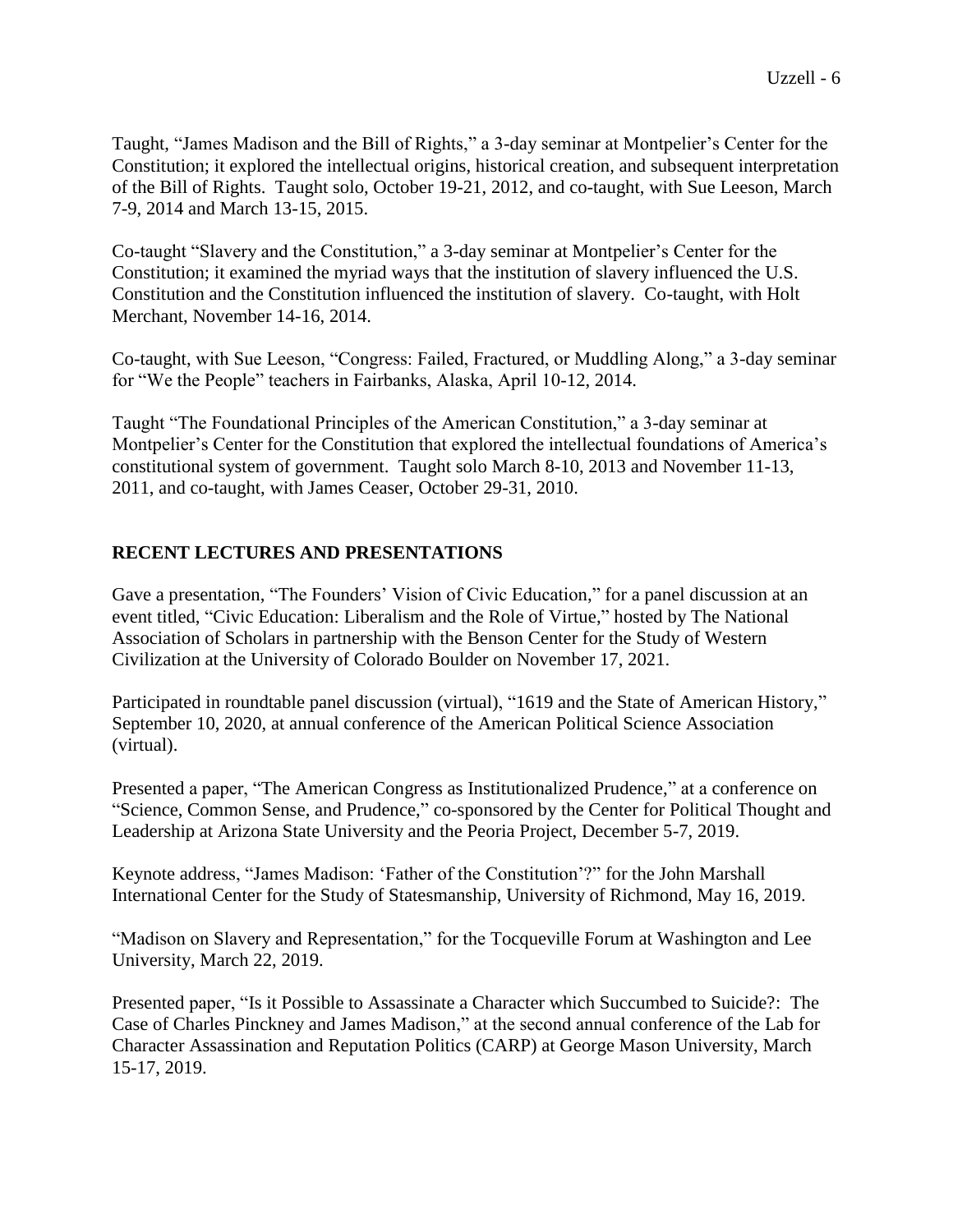Participated in roundtable panel discussion, "Madison's Notes of the Convention: Trusted Historical Source or Fake News?" at annual conference of the American Political Science Association in Boston, September 1, 2018.

Presented paper, "Writing *Federalist* No. 10 for an Antifederalist Audience," for the A.V. Elliott Conference on Great Books and Ideas, "Federalists and Anti-Federalists," sponsored by the McDonald Center for America's Founding Principles at Mercer University, March 26-27, 2018.

Presentation, "Are Madison's Notes Trustworthy?" part of a Constitution Day panel discussion with Jack Rakove and Jeremy Bailey, "Legacies of Constitutional Interpretation," at the Center for the Study of Liberal Democracy at the University of Wisconsin-Madison, September 15, 2017.

Presented paper, "Madison's Antislavery Constitution," at a scholars' conference at Montpelier, "James Madison and the American Constitution," May 26-27, 2017.

Moderated talk, "Margaret Thatcher and the Leadership Lessons of the Falklands War," at symposium, "Not for Turning: The Leadership & Legacy of Margaret Thatcher," sponsored by Jepson School of Leadership Studies, University of Richmond, March 31, 2017.

Presentation, "Recovering Civil Discourse in American Politics: A Template for Hope," delivered at different times for The Institute for the Public Trust: once to a group of young African American leaders (co-sponsored by the Responsible Leadership Institute); once to a group of aspiring leaders from the Charlotte community; and once to a group of lawyers who aspired to be leaders (in partnership with the North Carolina Bar Association's Public Service Academy)—on Nov. 3 and March 24 and 28, 2017.

Presentation, "Madison's Notes on the Constitutional Convention: 'The Gratification Promised to Future Curiosity,'" delivered in honor of the launch of the Quill Project, Pembroke College, Oxford, October 14, 2016.

Presented paper, "Madison's Notes of the Constitutional Convention: Historical Records or Historical Fiction?" to a scholars' conference at Montpelier, "James Madison and the American Constitution," June 10-12, 2016.

Delivered a presentation, "Madison's Notes of the Constitutional Convention: Historical Records or Historical Fiction?" to the James Madison Program at Princeton University, May 11, 2016.

Delivered a presentation, "The American Rhetorical Tradition (Or, How to Go into Politics without Losing Your Soul)," a discussion presented to a group of students at the Baylor School, in Chattanooga Tennessee, through a program designed to train future leaders, jointly organized by the Baylor School and the Institute for the Public Trust, May 8, 2016.

Delivered, "Madison's Notes of the Constitutional Convention: Are they Reliable?" to a small group at Pembroke College, Oxford, sponsored by The Seminar in Constitutional Thought and History, April 20, 2016.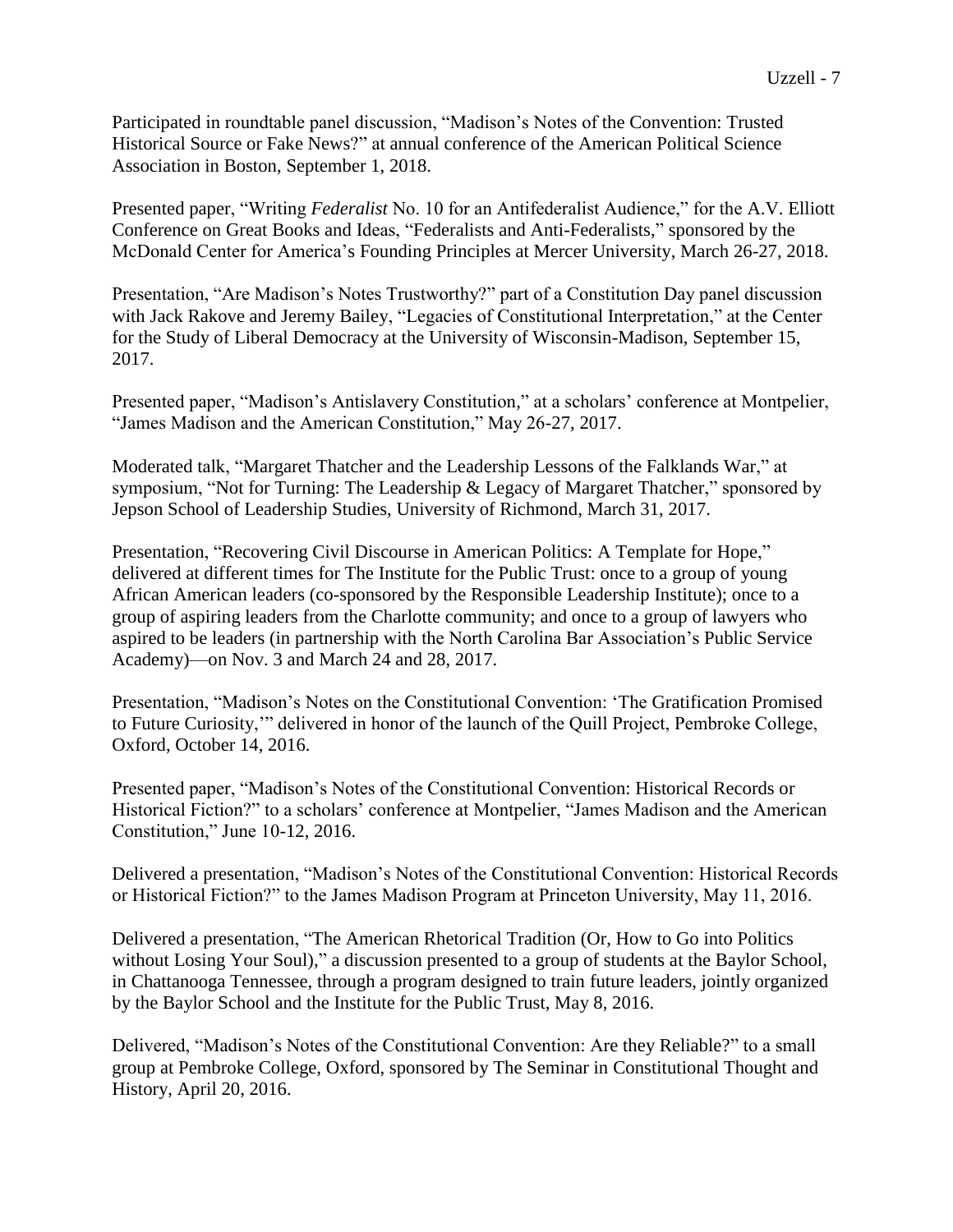Delivered, "James Madison's Constitution: In Order to Establish Justice," a Constitution Day Address for the James Madison Program in American Ideals and Institutions at Princeton University, September 22, 2015.

Delivered Constitution Day Address for the Central Intelligence Agency, "The Constitution: Past, Present and Beyond," sponsored by the Privacy and Civil Liberties Office, September 17, 2015.

Delivered lecture, "Connecting with the Constitution," for a program sponsored by Brookings Executive Education (a partnership of Brookings Institution and Washington University in St. Louis) on Motivating People, designed for federal employees, September 9, 2015.

Helped organize conference for scholars who were currently writing on topics related to James Madison, held at Montpelier May 26-27, 2015.

Presented, "The *Real* Reason George Mason was an Antifederalist," to the Board at Gunston Hall, October 12, 2014.

Presented, "Dolley Madison: Jefferson's Official Hostess and Unofficial Diplomat," for University of Virginia Lifetime Learning's "Jefferson Symposium," June 20, 2014.

Delivered, "Madison's Abolitionist Constitution," to a select group of students and faculty at the University of Pennsylvania and Princeton University, respectively, April 1 and 2, 2014.

### **FOREIGN LANGUAGES**

Some reading knowledge of French and classical Greek.

### **HONORS and FELLOWSHIPS**

Senior Nonresident Fellow at the Robert A. Fox Leadership Program at the University of Pennsylvania, 2015 and 2016 (two-year appointment).

Veritas Fund Post-Doctoral Research Fellow at the John Marshall Center for the Study of Statesmanship in the Jepson School of Leadership Studies at the University of Richmond, 2010- 11.

Post-Doctorate Fellow for the Program on Constitutionalism and Democracy at the University of Virginia, 2008 to 2010.

Helped organize a Phoenix Institute Oxford Summer Program, the purpose of which was to examine "ideas for renewing culture and for restoring value to transcendent human goods in a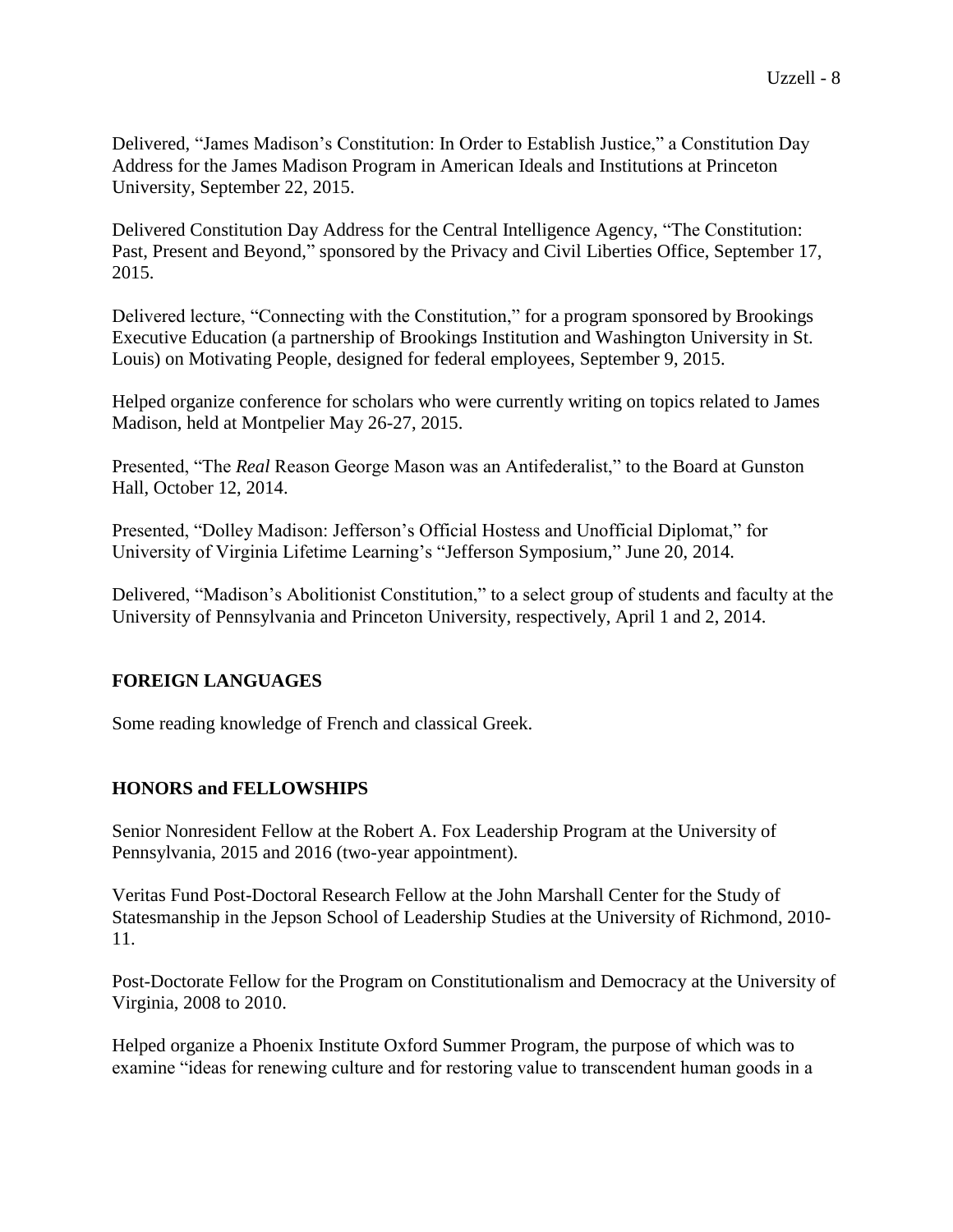modern-postmodern society through the restoration of philosophical realism and the revival and application of fundamental spiritual and ethical principles," July and August, 2001.

Olin Fellow, 1999-2000.

Olin Fellow, 1998-1999.

Recipient of the Richard A. Hillman Memorial Fellowship, 1997-1998.

Received a full scholarship to attend the Institute of Political Journalism, a program sponsored by the Fund for American Studies. The summer's activities included two courses at Georgetown University plus additional lectures and an internship at the Department of Education, Summer, 1992.

#### **MEDIA INTERVIEWS AND APPEARANCES**

Radio interview for *Your Weekly Constitutional*, "Madison's Notes," produced August 15, 2018. <https://beta.prx.org/stories/251765>

Interviewed for "Circle of Insight" with Carlos Vazquez, a radio show exploring the psychological insights of the Framers of the Constitution, November 9, 2015. [https://www.spreaker.com/user/8085756/a-chat-about-james-madison-constitution-.](https://www.spreaker.com/user/8085756/a-chat-about-james-madison-constitution-)

Interviewed for *Richmond Times Dispatch's PolitiFact Virginia* story, "Goodlatte Says U.S. has the Oldest Working National Constitution," September 22, 2014. [http://www.politifact.com/virginia/statements/2014/sep/22/bob-goodlatte/goodlatte-says-us-has](http://www.politifact.com/virginia/statements/2014/sep/22/bob-goodlatte/goodlatte-says-us-has-oldest-working-national-cons/)[oldest-working-national-cons/](http://www.politifact.com/virginia/statements/2014/sep/22/bob-goodlatte/goodlatte-says-us-has-oldest-working-national-cons/)

Interviewed for an *Economist* article, "Because Men are not Angels: Why James Madison really matters," April 26, 2014. [http://www.economist.com/news/united-states/21601266-why-james](http://www.economist.com/news/united-states/21601266-why-james-madison-really-matters-because-men-are-not-angels)[madison-really-matters-because-men-are-not-angels](http://www.economist.com/news/united-states/21601266-why-james-madison-really-matters-because-men-are-not-angels)

Radio interview for *Your Weekly Constitutional*, "Dolley before She was a Madison," Aug. 24, 2013. [http://ywc.podomatic.com/entry/2013-08-24T07\\_52\\_22-07\\_00](http://ywc.podomatic.com/entry/2013-08-24T07_52_22-07_00)

Radio interview for the *Jim Bohannon Show*, an hour-long live discussion on the framing of the Constitution, July 4, 2013.

Appeared in C-SPAN episode on Dolley Madison for their *First Ladies* series, original air date, March 11, 2013. <http://www.c-span.org/person/?lynnuzzell>

#### **PROFESSIONAL SERVICE AND MEMBERSHIPS**

Founding member of the [Academic Freedom Alliance.](https://academicfreedom.org/)